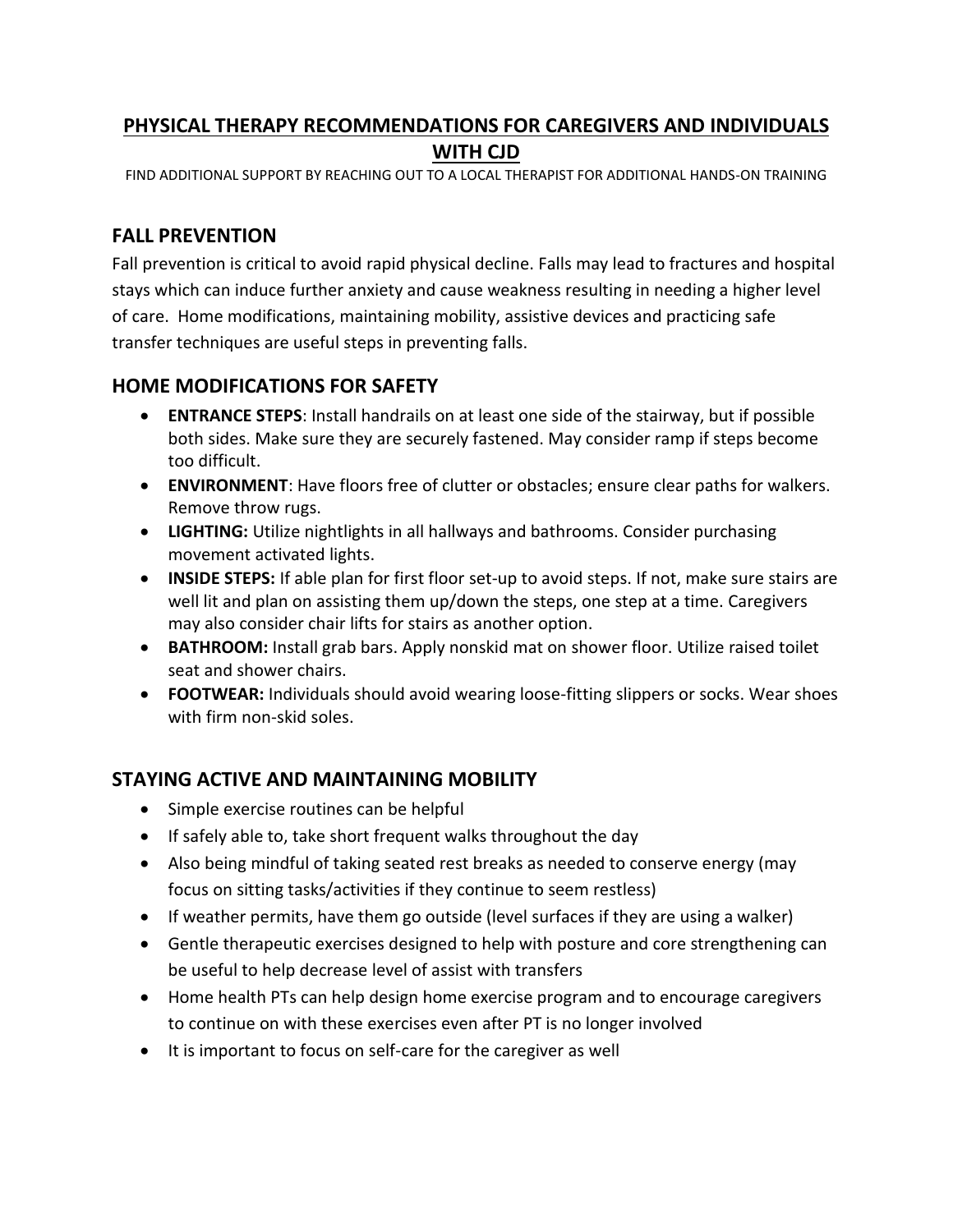## **ASSISIVE DEVICES**

Invest in assistive devices early if your loved one has symptoms such as tremors, weakness or problems walking. As the disease progresses, they may require more assist.

**CANES-** offer the most freedom but can be difficult to sequence and may be challenging **ROLLATORS-** are the four wheeled walkers that have brakes and a seat and can also be a helpful option if used correctly. However, caregivers will have to ensure the brakes are locked as the individuals may have difficulty with this task, especially as the disease progresses. Also, the rotating front wheels can sometimes make these walkers harder to control.

**WHEELED WALKER-** offers more stability and control. These devices can be most helpful in preventing falls as long as they are able to keep their base of support inside the walker and hold on to the hand grips (this task may be too complex for some people). Make sure they are fitted for the individual.

**STANDARD WALKER-** If they are no longer able to ambulate, a standard walker (one without wheels) will offer the most amount of support for performing stand-pivot transfers to a chair or wheelchair if they are still able to hold onto devices.

**WHEELCHAIR**- if they are still able to walk short distances but need additional support, you can have an additional person follow with the wheelchair in case they need to quickly sit down. If they can no longer safely walk, they may use wheelchairs to move around in.

**HOYER LIFT-** if transfers become too difficult or unsafe for the caregiver or individual, these machines can help guide them out of bed into a wheelchair/chair.

# **DIFFERENT LEVELS OF ASSIST**

**STAND BY ASSIST**- When strength and physical impairments are not an issue but confusion and tendency to wander are present, having someone walk with them to guide them and ensure their safety is helpful.

**CONTACT GUARD ASSIST-** If individuals become a bit more impulsive and slightly off balance, using hands-on approach to guide them can be useful, especially in case there is a loss of balance. At this point you may try cane or walker to offer more support.

**MIN-MAX ASSIST-** If they become weaker and or tremors persist; caregivers may need to use more physical assistance when getting them up from a chair. Caregivers may benefit from a gait belt and a walker at this time. Caregivers should bend your knees and avoid twisting the spine when lifting. Keep them close to base of support of core. See transfer tips with walker for cues that can help assist.

**MAX ASSIST X 2**-If not able to lift with one person you may need to get an additional person to assist for safety. Generally walking is limited at this stage. Gait belts are encouraged for these transfers (see transfer tips section for more details).

**DEPENDENT**- If two people are not able to safely lift an individual, a Hoyer lift may be considered. This is a device that allows them to move from the bed to a chair or wheelchair. Walking is not a safe option at this point.

**DECLINE IN PHYSICAL MOBILITY AS DISEASE PROGRESSES**

DECLINE IN PHYSICAL MOBILITY AS DISEASE PROGRESSES

**ADVANCED STAGES EARLY STAGES**

**ADVANCED STAGES** 

EARLY STAGES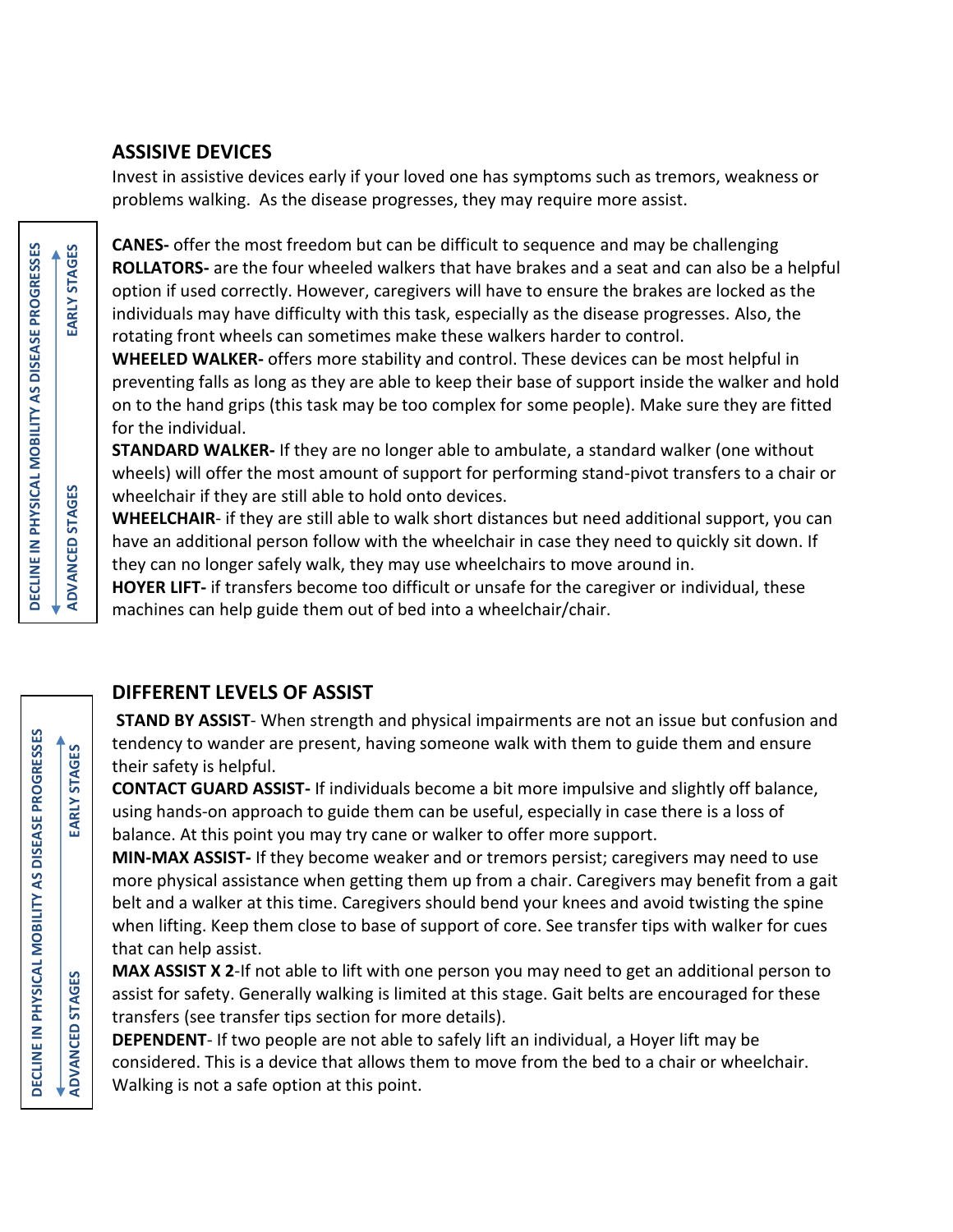# **TO FIT A WALKER:**

Stand inside the walker and relax your arms at your sides. The top of the walker grip should line up with the crease on the inside of your wrist. Keeping shoulders relaxed, placed your hands on the grip. Your elbows should bend 15 degrees.



```
@ MAYO FOUNDATION FOR MEDICAL EDUCATION AND RESEARCH, ALL RIGHTS RESERVED.
```
When individuals are walking with the walker, caregivers may need to provide gentle reminders to make sure individuals are staying upright when walking and not pushing the walker too far in front of them. When turning, remind them to take small steps and to move slowly with walker on the ground.



@ MAYO FOUNDATION FOR MEDICAL EDUCATION AND RESEARCH, ALL RIGHTS RESERVED.

**TRANSFER SAFETY:** There are different levels of assist and different methods to help move individuals from bed to a chair or wheelchair. Using safe technique is crucial for injury prevention and can be done successfully despite size differences.